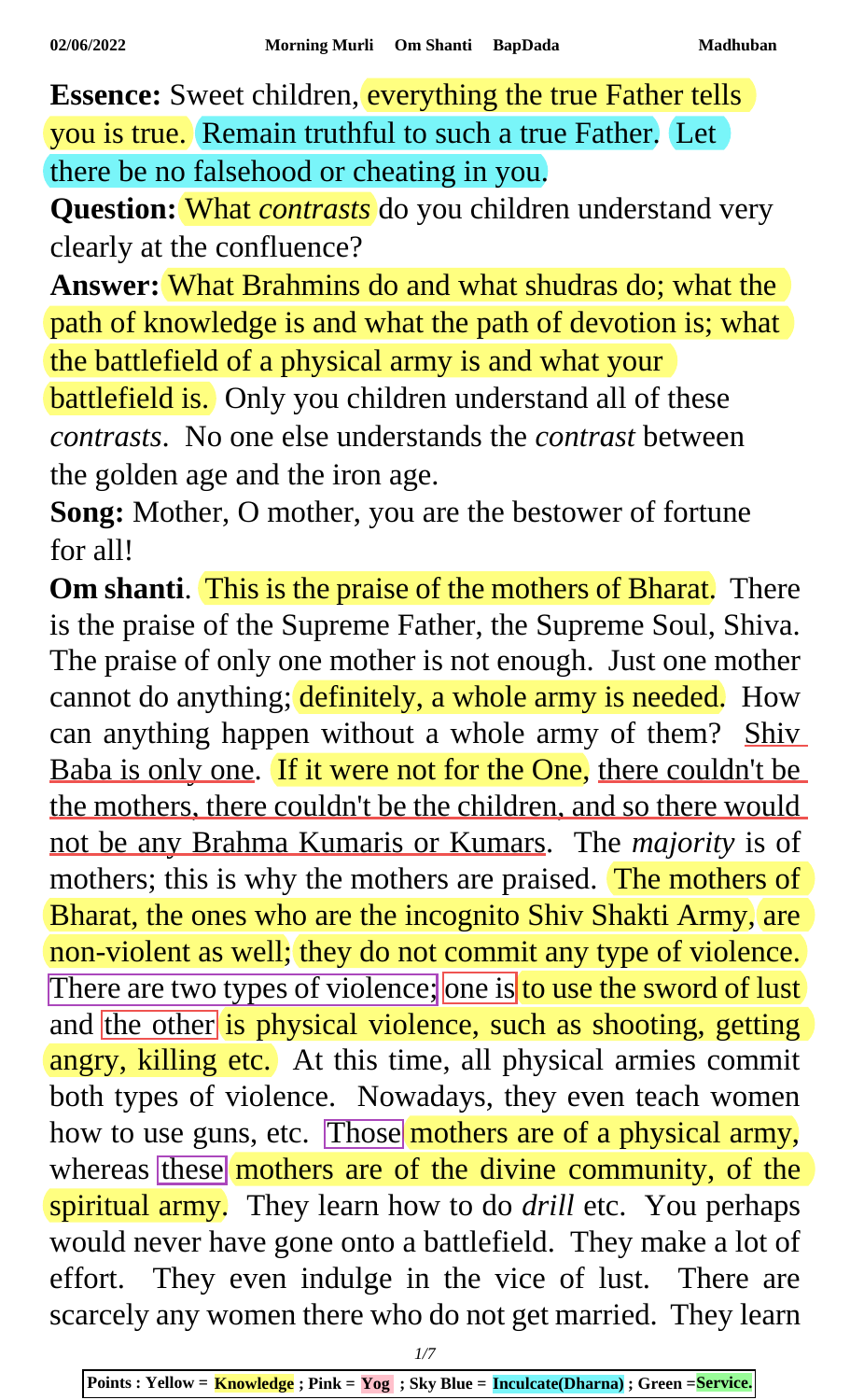a great deal in that *military*. Even young children are taught. That is an army and this too is an army. A great many details of the armies have been written in the Gita. However, only you know what happens in reality: how incognito you are, what the Shiv Shakti Army does and how you become the masters of the world. That is called the place of battle. Your battlefield is incognito. This stage is called the battlefield. Previously, women did not go onto a battlefield. It can be compared to everything here. There are women in both armies, but the *majority* there is of men whereas the *majority* here is of women. There is this *contrast*. This difference between the path of knowledge and the path of devotion is the *last contrast*. There is nothing of *contrast* in the golden age. Baba comes and shows the *contrast* between that which Brahmins do and that which shudras do. Both are here on the battlefield. It is not a question of it being in the golden age or the iron age; this is a question of the confluence age. You Pandavas belong to the confluence age whereas the Kauravas belong to the iron age. They have shown the duration of the iron age to be very long. For this reason, they do not know about the confluence. Gradually, they will come to understand this knowledge through you. So, it is not only the praise of one mother; this is the Shakti Army. One God is the Highest on High and you are the same army of a cycle ago. It is your task to change this Bharat into the kingdom of divine rulers. You understand you first belonged to the sun dynasty, then you belonged to the moon dynasty and then the merchant dynasty. However, only those who belonged to the sun dynasty are praised. You are making such effort that you will first go into the sun dynasty, heaven. The golden age is called heaven. The silver age is not called true heaven. They even say so-and-so became a resident of heaven. They do not say that a person has gone into the silver age, to the kingdom of Rama and Sita. The people of Bharat know that the kingdom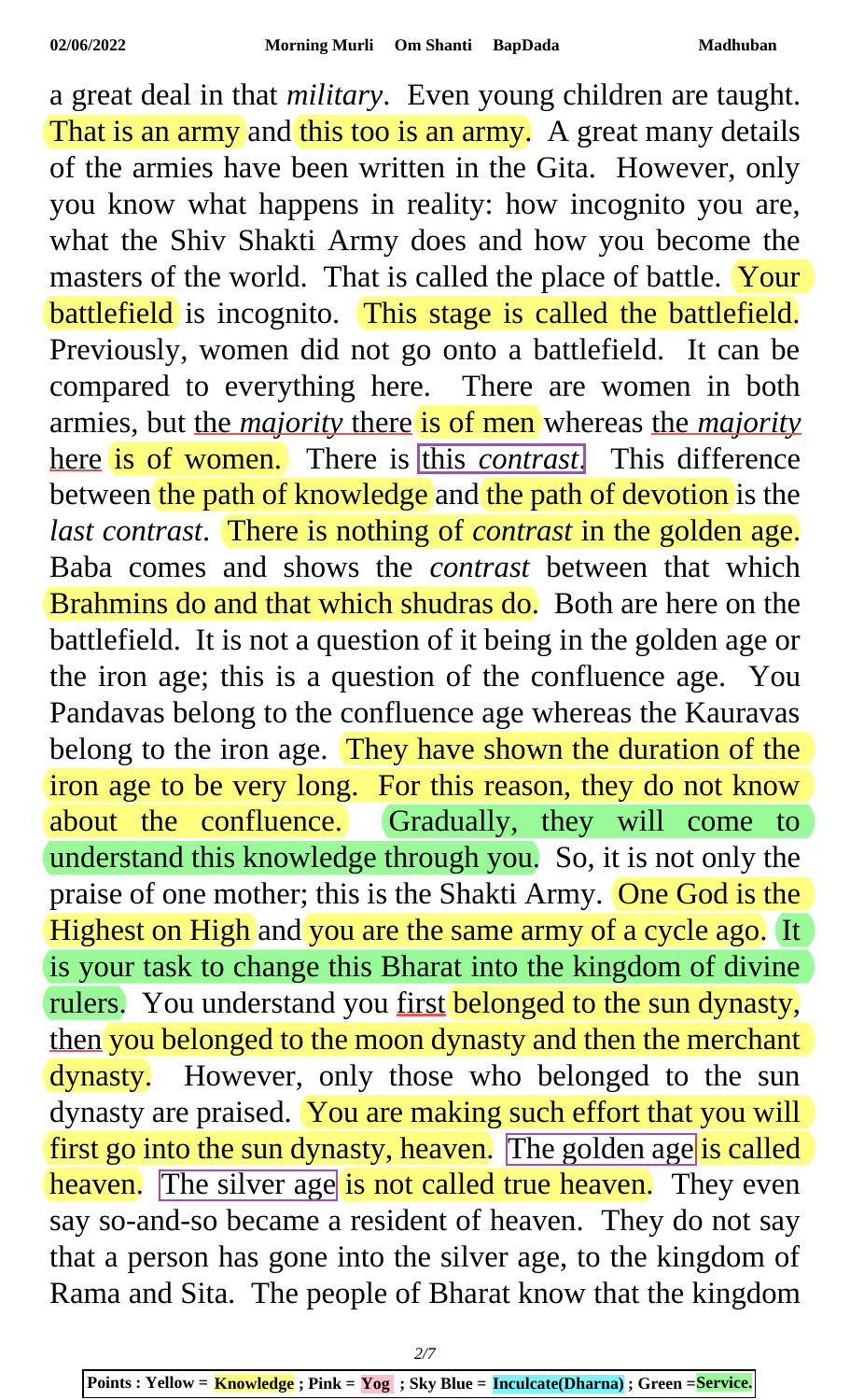of Shri Krishna was in Paradise and yet they have taken Shri Krishna into the copper age. Human beings don't know what the truth is. They have not found the Satguru who tells them the truth. You have found One who tells you everything true and makes you truthful. He tells you children: Children, don't ever tell lies or cheat. Nothing of yours will remain hidden. Whatever type of action someone performs, so will be the result. The Father teaches you good actions. No one's sins can remain hidden from God and the suffering of karma can be very severe. Even though this is your last birth, you will have to experience punishment because the karmic accounts of many births have to be settled. Baba has explained how they sacrifice themselves at Kashi. Until life leaves someone's body and the soul takes his next birth, he has to suffer. A lot of pain has to be tolerated. One type of suffering of karma for sinful actions is that of sickness etc., and the other is that of punishment. The soul cannot say anything at the time but cries out in distress. Sinful souls experience punishment here as well as there. In the golden age, there is no sin. There is no *court or magistrate*, nor is there any punishment in the *jail* of a womb. There, a womb is like a palace. Krishna has been shown floating on a pipal leaf in the ocean, sucking his thumb. That refers to the palace of a womb. Children are born in great comfort in the golden age; from the beginning, through the middle to its end, there is nothing but happiness. In this world, there is nothing but sorrow from the beginning through the middle till the end. You are now studying in order to go to the world of happiness. This incognito army will continue to grow. However many you show the path to, so you will accordingly claim a high status. Effort has to be made for remembrance. The unlimited inheritance you had received has been lost and you are receiving it once again. Both lokik and parlokik Fathers are remembered at present. In the golden age, only lokik fathers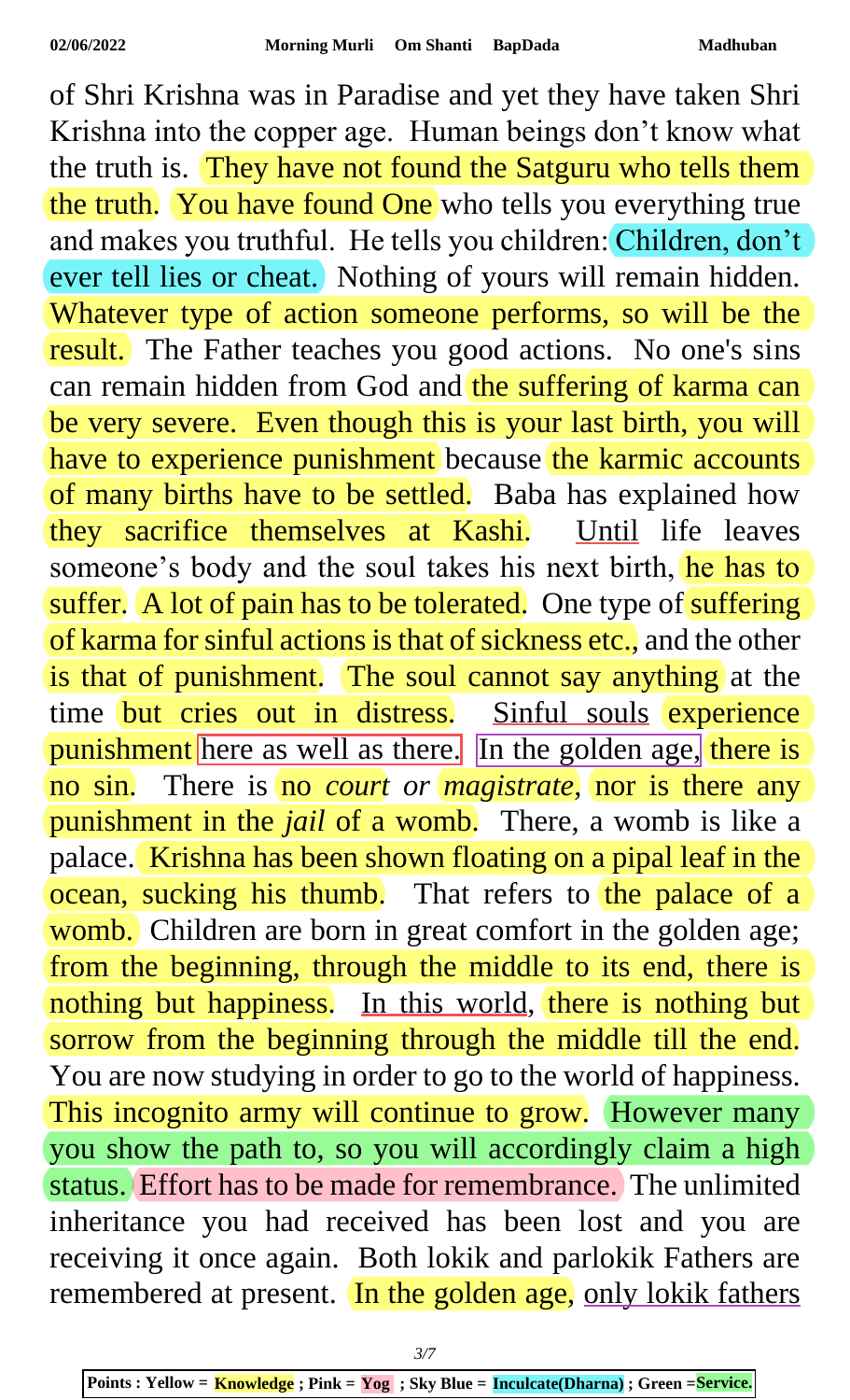are remembered; it isn't necessary to remember the parlokik Father, because there is nothing but happiness there. This knowledge is for the people of Bharat; it is not for those of other religions. However, those who *converted* to other religions will emerge. They will come and study yoga. You are invited to explain about yoga, and so you should prepare yourselves. Explain to them: Have you forgotten the ancient yoga of Bharat? God says: Manmanabhav! The Supreme Father, the Supreme Soul, says to the incorporeal children: Remember Me and you will come to Me. You souls listen through those *organs*. I, the Soul, speak with the support of these *organs*. I am the Father of all. Everyone sings My praise: The Almighty Authority, the Ocean of Knowledge, the Ocean of Happiness etc. *Topics* such as these are good: "What is the praise of Shiva, the Supreme Soul, and the praise of Krishna? Now, *judge* for yourselves: Who is the Sermonizer of the Gita?" This is a very powerful t*opic*. You have to explain this. Tell them that you will not take too much time. Even if they give you one *minute*, that is sufficient. God says: Manmanabhav! Remember Me alone and you will receive the inheritance of heaven. Who said this? The incorporeal Supreme Soul said this to the Brahmin children through the body of Brahma. They are also known as the Pandava Army. You are the guides to take people on a spiritual pilgrimage. Baba gives such *essays*. You children should think about how to explain these matters in a *refined* way: Only by remembering the Father will you receive the inheritance of liberation and liberation in life. We are Brahma Kumars and Kumaris; in fact, you are also this but you have not recognised the Father. You children are being made into deities by the Supreme Father, the Supreme Soul. Only in Bharat was there the kingdom of Lakshmi and Narayan. Even if young children were to explain in a loud voice in large gatherings, there would be so much influence. They would realise only you have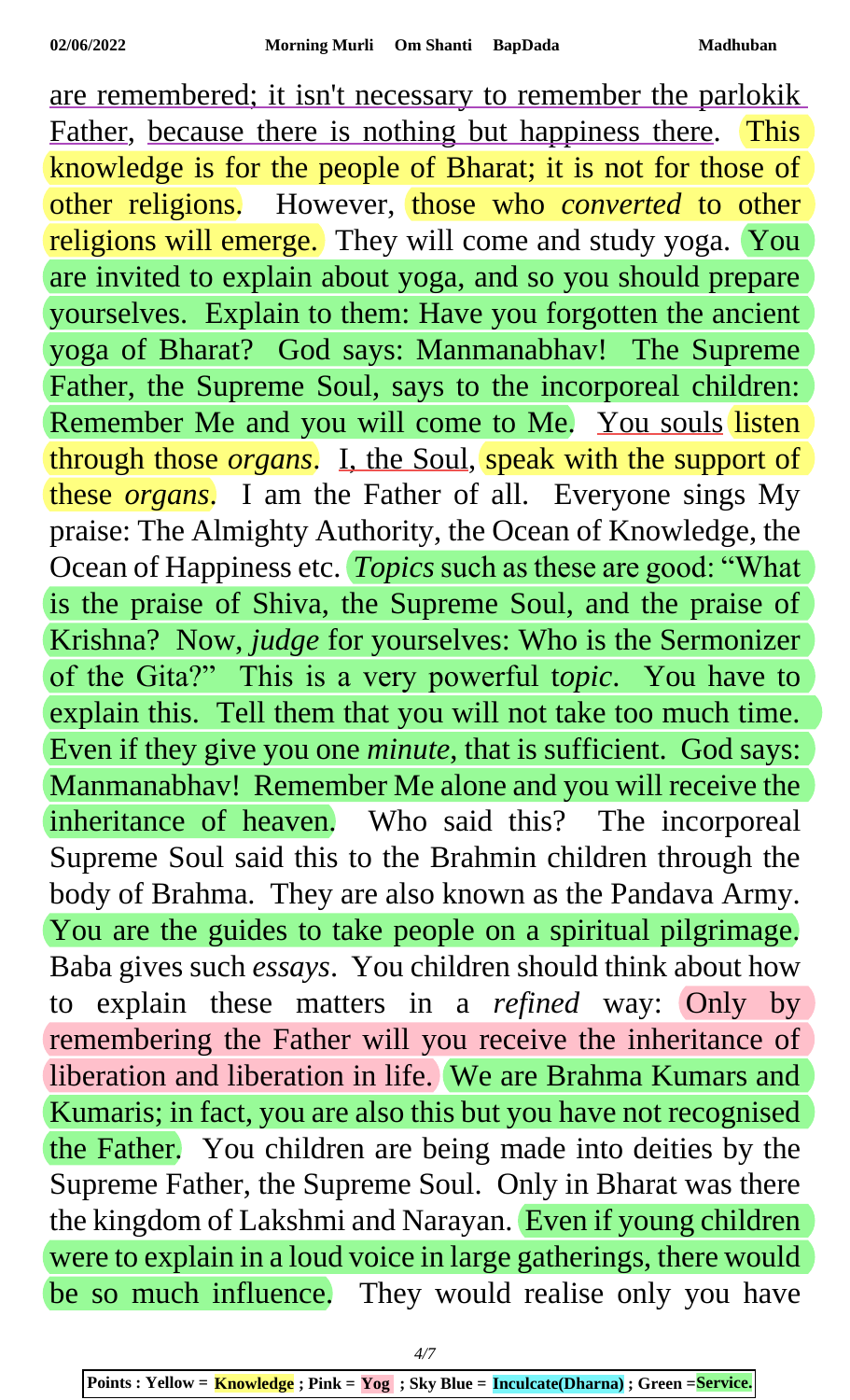knowledge, that only you show the path to God. The incorporeal Supreme Soul says: O souls, remember Me and your sins will be absolved. While bathing in the Ganges and going on pilgrimages etc. for birth after birth you have continued to become more impure. It is Bharat that goes through the stages of ascent and descent. The Father teaches Raja Yoga and brings about the stage of ascent, that is, He makes you into the masters of heaven. Then Maya, Ravan, makes you into the masters of hell, so that is the stage of descent. Birth after birth, there is the stage of gradual descent. Knowledge is the stage of ascent. Devotion is the stage of descent. They even say that one finds God from doing devotion. So, surely, God gives knowledge; He alone is the Ocean of Knowledge. When the Satguru gives the ointment of knowledge, the darkness of ignorance is dispelled. The one Supreme Father, the Supreme Soul, is the Satguru. The Satguru, and not other gurus, is praised. There are countless gurus but only one Satguru. He alone is the Bestower of Salvation, the Purifier and the *Liberator*. You children are now listening to the versions of God. By constantly remembering the One, you souls will go to the land of peace. That is the land of peace. The other is the land of happiness and this is the land of sorrow. Do they not even understand this much? Only the Father comes and purifies the impure world. You understand that it is the unlimited Father who gives unlimited happiness. Ravan gives you unlimited sorrow. He is the highest enemy. No one knows why the kingdom of Ravan is known as an impure kingdom. The Father has now explained the significance of all this. The five vices are present in everyone which is why the images of Ravan with ten heads are created. Even scholars and pundits do not know this. The Father has now explained from when and for how long the kingdom of Rama (God) continues. He explains this unlimited *history* and *geography*. Ravan is the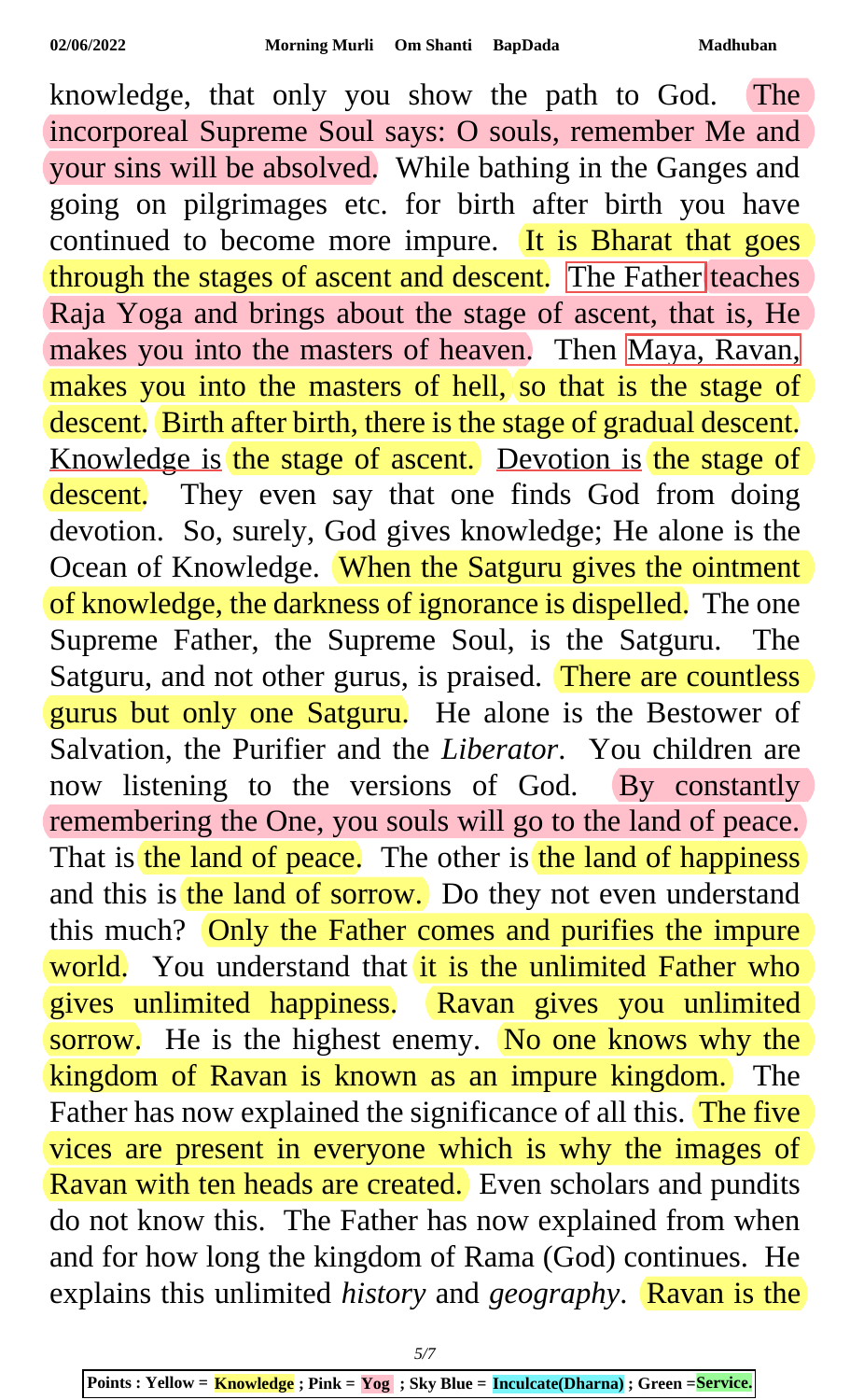unlimited enemy of Bharat. He has brought about so much misery! People have forgotten that Bharat was *heaven*. You children now receive shrimat from the Father: Children, remember the Father, Alpha, and beta! The Supreme Father, the Supreme Soul, establishes heaven and then Ravan establishes hell. You only have to remember the Father who establishes heaven. Remain in your households, go to weddings etc., but when you have time, remember the Father. While performing actions for your livelihood, remember the One to whom you are engaged. Until you go to His home, continue to perform actions, but don't allow your intellects to forget the Father. Achcha.

To the sweetest, beloved, long-lost and now-found children, love, remembrance and *good morning* from the Mother, the Father; BapDada. The spiritual Father says namaste to the spiritual children.

## **Essence for dharna:**

- 1. In order to become free from punishment, settle all your accounts. Don't hide anything from the true Father. Renounce telling lies and cheating. Stay on the pilgrimage of remembrance.
- 2. Just as the Father brings benefit to even those who harm you, in the same way, bring benefit to everyone. Give everyone the Father's true introduction.

## **Blessing: May you make your Godly sanskars fruitful by using them and become embodiments of success.**

The children who use their Godly sanskars in the task finish their waste thoughts automatically.

To make something fruitful means to save it or increase it. It shouldn't be that you continue to *use* your old sanskars and keep your Godly sanskars in the *locker* of your intellect.